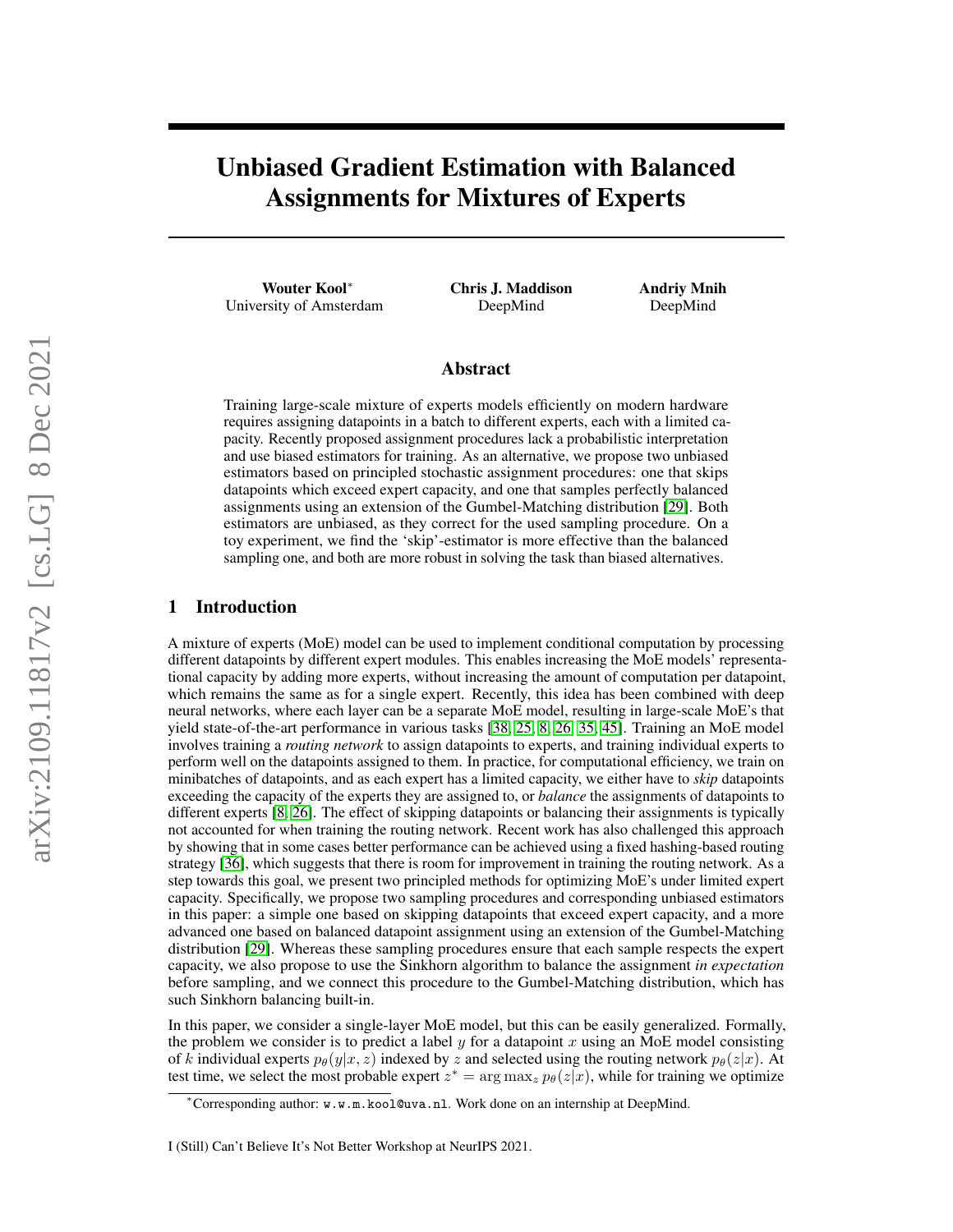a smoothed objective obtained by taking the expectation over the routing decisions. The resulting objective, ELBO, is a variational lower bound on the marginal log-likelihood:

<span id="page-1-2"></span>
$$
\log p_{\theta}(y|x, z^*) \approx \underbrace{\mathbb{E}_{z \sim p_{\theta}(z|x)}[\log p_{\theta}(y|x, z)]}_{\text{ELBO}} \le \log \mathbb{E}_{z \sim p_{\theta}(z|x)}[p_{\theta}(y|x, z)] = \log p_{\theta}(y|x). \tag{1}
$$

We optimize this objective using minibatches of  $n$  datapoints, while respecting the expert capacity by assigning at most  $c = \frac{n}{k}$  datapoints to each expert (for simplicity, we assume no *slack* capacity). We evaluate our estimators on a toy experiment, where we find that the simple 'skip'-estimator is more effective than the one based on balanced sampling using the Gumbel-Matching distribution. This is a surprising result, as we designed balanced sampling (with importance weights) as a better alternative to wastefully skipping data, but it seems that the benefit of using all data is outweighed by the added variance due to the importance weights. We do however find that both estimators, which are based on REINFORCE [\[11,](#page-5-2) [44\]](#page-6-5), are more robust than the biased alternatives using differentiable gating.

# 2 Unbiased Estimation using Balanced Assignment

For simplicity, we consider the problem of optimizing a general function  $f(x, z)$  using gradient descent using minibatches of datapoints  $\mathbf{x} = (x_1, ..., x_n)$  and expert assignments  $\mathbf{z} = (z_1, ..., z_n)$ . To simplify notation, we omit the dependence of  $f(x, z)$  on y and parameters  $\theta$  (this can be added easily). By combining importance sampling with REINFORCE [\[11,](#page-5-2) [44\]](#page-6-5), we can sample from any joint proposal distribution  $q(\mathbf{z}|\mathbf{x})$  with marginals  $q(z_i|\mathbf{x})$  to estimate the gradient for a minibatch  $\mathbf{x}$ :

<span id="page-1-1"></span>
$$
\nabla \mathbb{E}_{\mathbf{z} \sim p_{\theta}(\mathbf{z}|\mathbf{x})} \left[ \frac{1}{n} \sum_{i} f(x_i, z_i) \right] = \mathbb{E}_{\mathbf{z} \sim q(\mathbf{z}|\mathbf{x})} \left[ \frac{1}{n} \sum_{i} \frac{p_{\theta}(z_i|x_i)}{q(z_i|\mathbf{x})} \nabla \log p_{\theta}(z_i|x_i) (f(x_i, z_i) - b) \right].
$$
\n(2)

 $\prod_i p_\theta(z_i|x_i)$  recovers the standard 'on-policy' REINFORCE estimator. Here b is a baseline which can reduce the estimator variance (see Appendix [B\)](#page-7-0). Taking  $q(\mathbf{z}|\mathbf{x}) =$ 

### 2.1 Skipping Datapoints as the Simple Solution

Our 'skip'-estimator respects expert capacity by sampling expert assignments independently and randomly subsampling the datapoints assigned to experts for which capacity is exceeded. If we assume a random order of the datapoints (or shuffle them first), simply skipping the last assignments per expert is equivalent to uniform subsampling. Let z be the vector of expert assignments, sampled independently from a proposal distribution  $q(\mathbf{z}|\mathbf{x}) = \prod_i q(z_i|x_i)$ . Let  $n_j = \sum_i \mathbb{1}_{\{z_i = j\}}$ be the number of datapoints assigned to expert j (before subsampling) and  $c = \frac{n}{k}$  be the expert capacity. Let  $\boldsymbol{\delta} = (\delta_1, ..., \delta_n)$  with  $\delta_i \in \{0, 1\}$  represent which datapoints are kept after per-expert subsampling. Correcting for the fact that the probability of datapoint  $i$  being kept after subsampling is  $\min\{n_{z_i}, c\}/n_{z_i}$ , we obtain (see Appendix [C\)](#page-8-0):

<span id="page-1-0"></span>
$$
\nabla \mathbb{E}_{\mathbf{z} \sim p_{\theta}(\mathbf{z}|\mathbf{x})} \left[ \frac{1}{n} \sum_{i} f(x_i, z_i) \right] = \mathbb{E}_{\mathbf{z} \sim q(\mathbf{z}|\mathbf{x})} \left[ \mathbb{E}_{\delta | \mathbf{z}} \left[ \frac{1}{n} \sum_{i} \delta_i \frac{n_{z_i}}{\min\{n_{z_i}, c\}} \cdot \frac{\nabla p_{\theta}(z_i | x_i)}{q(z_i | x)} f(x_i, z_i) \right] \right].
$$

Here we have omitted the baseline b and used  $\nabla p_{\theta}(z_i|x_i) = p_{\theta}(z_i|x_i) \nabla \log p_{\theta}(z_i|x_i)$  for brevity. Note that, while we skip datapoints in the gradient estimate [\(3\)](#page-1-0), we can still propagate them to subsequent layers, e.g. by using skip connections or *no-token-left-behind* routing [\[8\]](#page-4-0). In paricular, we can also apply [\(3\)](#page-1-0) to multilayer MoE's, where we can skip different datapoints in different layers.

#### <span id="page-1-3"></span>2.2 Balanced Assignment using Gumbel-Matching

As an alternative to skipping, we use the  $n \times k$  Gumbel-Matching distribution, a strict generalization of the  $(n \times n)$  Gumbel-Matching distribution [\[29\]](#page-6-0), to sample perfectly balanced assignments. We derive it by using the Gumbel-Max trick [\[28,](#page-5-3) [14\]](#page-5-4) to view sampling of independent expert assignments as an optimization problem, and adding constraints to this problem to respect the expert capacity. Let  $z_{ij} = \mathbb{1}_{\{z_i = j\}}$  be the one-hot representation of  $z_i$ ,  $a_{ij}$  the unnormalized log-probability (logit) of assigning datapoint *i* to expert j, and  $g_{ij} \sim$  Gumbel(0) i.i.d. standard Gumbel variables. Then z has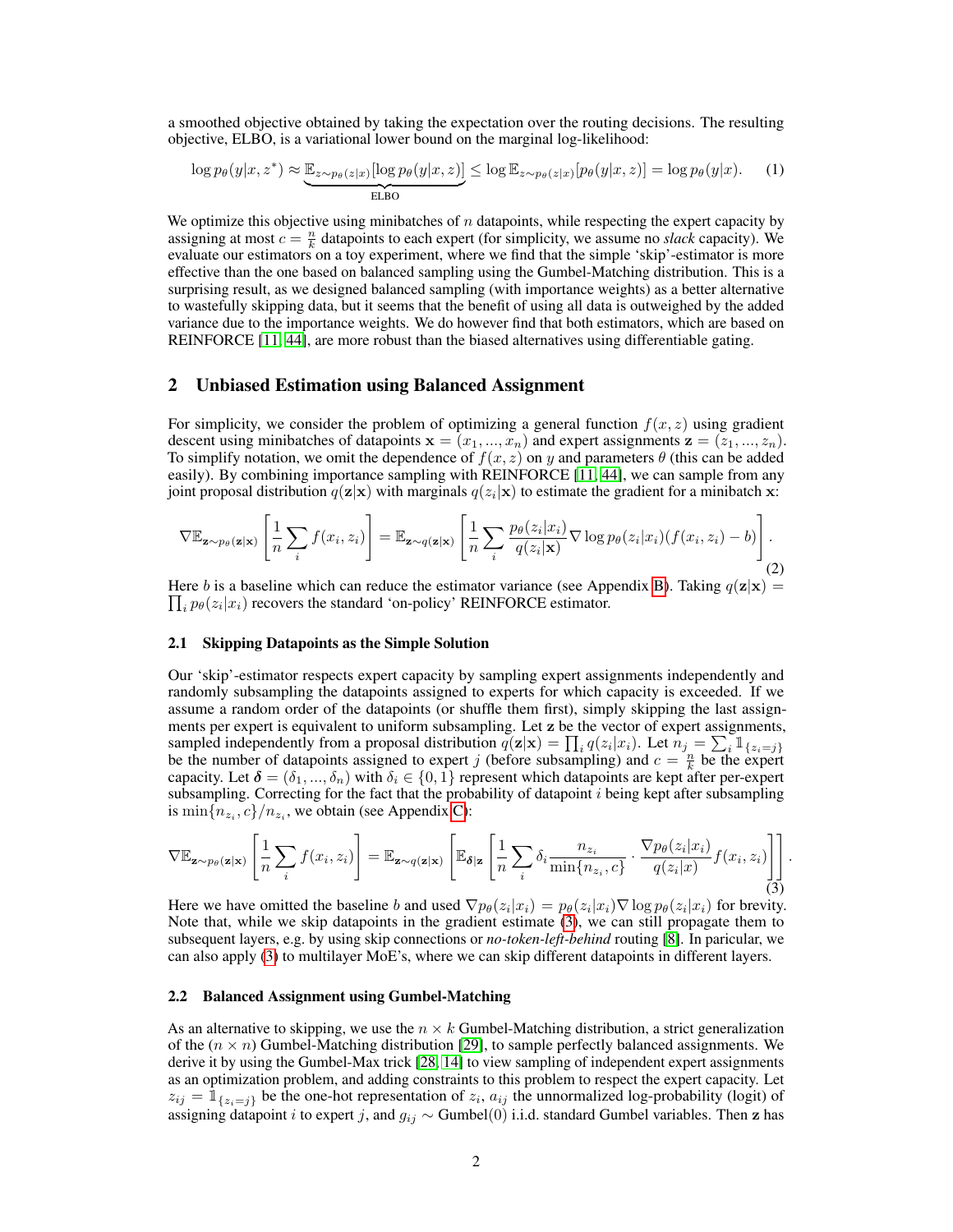the Gumbel-Matching distribution if it is the solution to the following optimization problem:

$$
\max_{\mathbf{z}} \sum_{ij} z_{ij} (a_{ij}/\tau + g_{ij}) \qquad \text{s.t. } \sum_{j} z_{ij} = 1 \ \forall i, \quad \sum_{i} z_{ij} \le c \ \forall j, \quad z_{ij} \in \{0, 1\} \ \forall i, j, \quad (4)
$$

where  $\tau$  is a *temperature* parameter and  $c = \frac{n}{k}$  is the expert capacity. If we remove the balancing/capacity constraint  $\sum_i z_{ij} \leq c$ , the solution decomposes over i and is given by  $z_i =$  $\arg \max_j (a_{ij}/\tau + g_{ij})$  which is equivalent to  $z_i \sim$  Categorical $(\exp(a_{ij}/\tau)/\sum_j \exp(a_{ij}/\tau))$  as a result of the Gumbel-Max trick. Thus, adding the constraint can be seen as a natural way of enforcing a balanced assignment to the otherwise independent sampling procedure. Generalizing the result from [\[29\]](#page-6-0), the  $n \times k$  Gumbel-Matching approximates the Gibbs distribution over  $n \times k$ assignments **z** with potentials given by  $\sum_{ij} z_{ij} a_{ij}$  and temperature  $\tau$  (see Appendix [D.1\)](#page-8-1):

<span id="page-2-2"></span><span id="page-2-0"></span>
$$
p(\mathbf{z}) \propto \exp\left(\frac{1}{\tau} \sum_{ij} z_{ij} a_{ij}\right). \tag{5}
$$

For  $\tau \to 0$  we obtain the deterministic assignment used in BASE layers [\[26\]](#page-5-1). We propose to solve the  $n \times k$  assignment problem using a special cycle cancelling algorithm [\[20\]](#page-5-5) (see Appendix [D.2\)](#page-8-2), which for  $k \ll n$  is more efficient than  $\tilde{O}(n^3)$  assignment using the Hungarian Algorithm [\[23\]](#page-5-6).

The marginals  $q_{\theta}(z_i|\mathbf{x})$  of the Gumbel-Matching distribution are intractable [\[29\]](#page-6-0), but we can compute the *conditionals*  $q_{\theta}(z_i|\mathbf{x}, \mathbf{G}_{-i})$ , conditioned on the noise  $\mathbf{G}_{-i} = (\mathbf{g}_1, ..., \mathbf{g}_{i-1}, \mathbf{g}_{i+1}, ..., \mathbf{g}_n)$  of the other datapoints. These can be computed efficiently (see Appendix [D.4\)](#page-9-0) and used as a stochastic approximations to the marginals, which still yield unbiased gradients when used in [\(2\)](#page-1-1). Formally, let  $z = GM(\log p(\cdot|x), G)$  be the solution for the Gumbel-Matching problem with noise G. We can then use the following estimator (see Appendix [D.5\)](#page-10-0):

$$
\nabla \mathbb{E}_{\mathbf{z} \sim p_{\theta}(\mathbf{z}|\mathbf{x})} \left[ \frac{1}{n} \sum_{i} f(x_i, z_i) \right] = \mathbb{E}_{\mathbf{G}} \left[ \frac{1}{n} \sum_{i} \frac{\nabla p_{\theta}(z_i|x_i)}{q_{\theta}(z_i|\mathbf{x}, \mathbf{G}_{-i})} f(x_i, z_i) \middle| \mathbf{z} = \text{GM}(\log p(\cdot|\mathbf{x}), \mathbf{G}) \right]. \tag{6}
$$

### 2.3 Bonus: Balancing Expectations using the Sinkhorn Algorithm

As an alternative to generating balanced samples, we can balance the distribution *in expectation* by using a generalization of the Sinkhorn algorithm [\[39,](#page-6-6) [40,](#page-6-7) [21\]](#page-5-7) to non-square matrices, which iteratively normalizes the columns and rows of the probability matrix  $p_{ij} =$  $p_{\theta}(z_i = j | x_i)$  to sum to  $\frac{n}{k}$  and 1 respectively, until convergence. We may then use this Sinkhorn-normalized distribution as the proposal  $q(\mathbf{z}|\mathbf{x})$  in [\(2\)](#page-1-1) and [\(3\)](#page-1-0), which yields more (but not perfectly) balanced samples. The Gumbel-Matching distribution is invariant to this normalization as it does not change the solution to [\(4\)](#page-2-0). See Figure [1](#page-2-1) for an overview.

The Sinkhorn algorithm is a direct extension of the softmax function, which solves a soft (entropy-regularized) version of the assignment problem [\[6,](#page-4-1) [30,](#page-6-8) [29\]](#page-6-0). As a result, it can be seen as approximating the marginals for the Gibbs distribution [\(5\)](#page-2-2) [\[10,](#page-5-8) [29\]](#page-6-0) (for  $n = k$ , but this can be generalized to  $k < n$ ). Empirically, we find that the Sinkhorn algorithm (as a 'soft' matching algorithm) also closely approximates the marginals of the Gumbel-Matching distribution (itself an approximation of [\(5\)](#page-2-2)), at least for  $n \geq 4$ . As such, we propose to heuristically use it with [\(2\)](#page-1-1) as an alternative to [\(6\)](#page-2-3).

The Sinkhorn algorithm yields a *balanced row-stochastic matrix* with probabilities/expectations  $\tilde{p}_{ij}$ , that can be seen as a balanced approximation of the unbalanced probabilities  $p_{ij}$ . Given such a

<span id="page-2-3"></span><span id="page-2-1"></span>

Figure 1: Overview of the methods that generate balanced and unbalanced samples and expectations.

balanced matrix, there exist many distributions over balanced assignments that have the (per datapoint) marginals equal to  $\tilde{p}_{ij}$ , which follows from generalizing the Birkhoff theorem [\[4,](#page-4-2) [43\]](#page-6-9). When using such a distribution with stochastic gradient descent, we would like to minimize the dependence between samples for different datapoints, to reduce the variance of the gradient estimates. This can be achieved by maximizing the entropy of the joint distribution over expert assignments with the given marginals  $\tilde{p}_{ij}$ . In Appendix [D.6,](#page-10-1) we show that this maximum-entropy distribution has the form [\(5\)](#page-2-2), again motivating the Gumbel-Matching distribution as a principled approximation.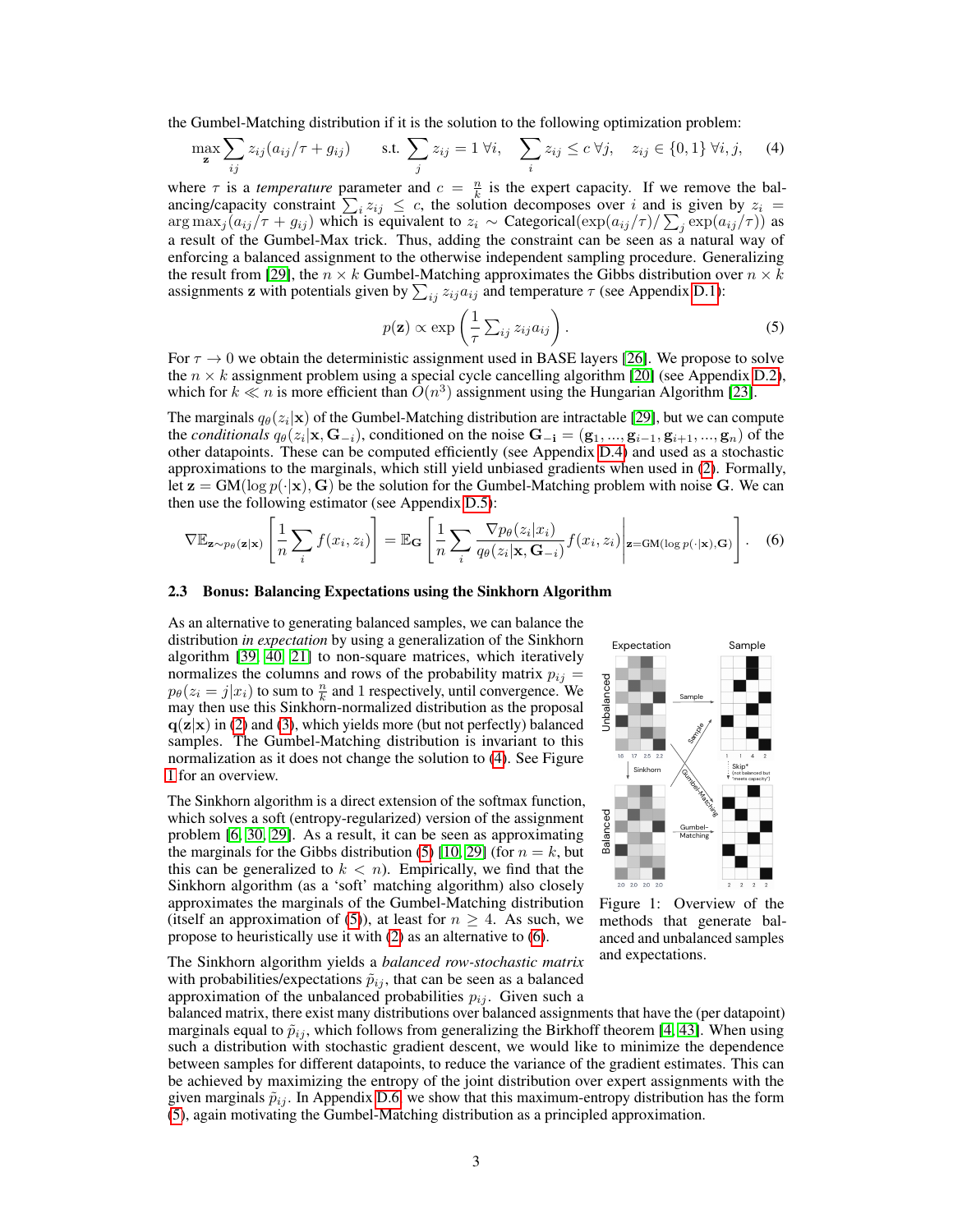<span id="page-3-0"></span>

Figure 2: Toy experiment data and results using REINFORCE (without balance loss) and training using gating (with balance loss weight 0.01). We report final mean squared error (MSE) when training with different temperatures/noise scales. The black dashed line indicates the success threshold 0.02.

# 3 Experiment

We evaluate the proposed estimators on a toy task of modelling a discontinuous function  $y = \mathbb{1}_{x \le 0.5}(0.8x - 0.2) + \mathbb{1}_{x \ge 0.5}(-2.0x + 2.0)$ . We sample a dataset of 100 datapoints  $x \sim$  Uniform $(-1, 1)$  and add noise  $\epsilon \sim$  Normal $(0, 0.1^2)$ , see Figure [2a.](#page-3-0) We model this dataset using a mixture of two linear experts and a Bernoulli router distribution with probability given by the sigmoid of a linear function. This model is able to solve the task perfectly, but the training methods need to take into account the fact that the solution involves an imbalanced partitioning of the dataset between the experts. We train the model to minimize the mean squared error (MSE) under sampling of the experts, which corresponds to the objective [\(1\)](#page-1-2) where  $p_{\theta}(y|x, z)$  is Gaussian with a fixed variance. We consider the task solved successfully if the MSE  $< 0.02$  after 10K steps of training using Adam [\[18\]](#page-5-9) with the learning rate of 0.1 (found to work best overall using a grid search).

We compare the following sampling strategies combined with REINFORCE: Sample Skip IW is the skipping estimator with the importance-weighting correction (Equation  $(3)$ ), whereas **Sample Skip** is the biased alternative that simply averages the gradient over the remaining datapoints. **Gumbel-Matching IW** uses the conditional distributions for the importance weights (Equation [\(6\)](#page-2-3)), whereas Gumbel-Matching SH is the (biased) version that uses the 'Sinkhorn marginals' (see Section [2.3\)](#page-2-1) with Equation  $(2)$ , and **Gumbel-Matching** is the biased estimator that does not correct for balancing using importance weights. Lastly, to quantify the reduction in performance due to the expert capacity constraints, we also include the results for Sample, the ideal baseline that does *not* respect expert capacity. We run each experiment with 10 seeds, for a range of sampling temperatures  $\tau$ , taking into account their effect on the proposal distribution in the importance weights for all estimators. To reduce variance, we include an exponential moving average baseline [\[41\]](#page-6-10) with decay 0.99.

Figure [2b](#page-3-0) plots the final training MSE for different temperatures  $\tau$  of the sampling (proposal) distribution, where we observe that **Sample Skip IW** is the only estimator that matches the imbalanced (unconstrained) **Sample** estimator, both solving the task for  $\tau \geq 1$ . The skipping estimator thus provides a simple and effective way to deal with limited expert capacity, but it is important to upweight the remaining samples for experts which have skipped datapoints, as **Sample Skip**, which does not use this weighting, does not achieve the same performance. Confounding our expectation, the Gumbel-Matching based estimators turned out to be less effective, because of the increased variance due to the importance weights. Investigating the issue, we found that a datapoint  $x$  can have high probability  $p_{\theta}(z|x)$  for an expert *z according to the router*, but a low probability under the proposal  $q(z|x)$  of *actually being assigned* to the expert z, due to the balancing constraint. While the latter probability is small, occasionally the datapoint will get assigned to z, resulting in a large importance weight  $\frac{p_{\theta}(z|x)}{q(z|x)}$ . This effect can be mitigated by increasing the temperature of the proposal distribution, making it more uniform and avoiding large importance weights, which explains the good results for large  $\tau$  values for all estimators except **Gumbel-Matching**. We also experiment with all estimators with Sinkhorn balancing (Section [2.3\)](#page-2-1) before sampling, which only works for high temperatures (see Appendix [E\)](#page-12-0).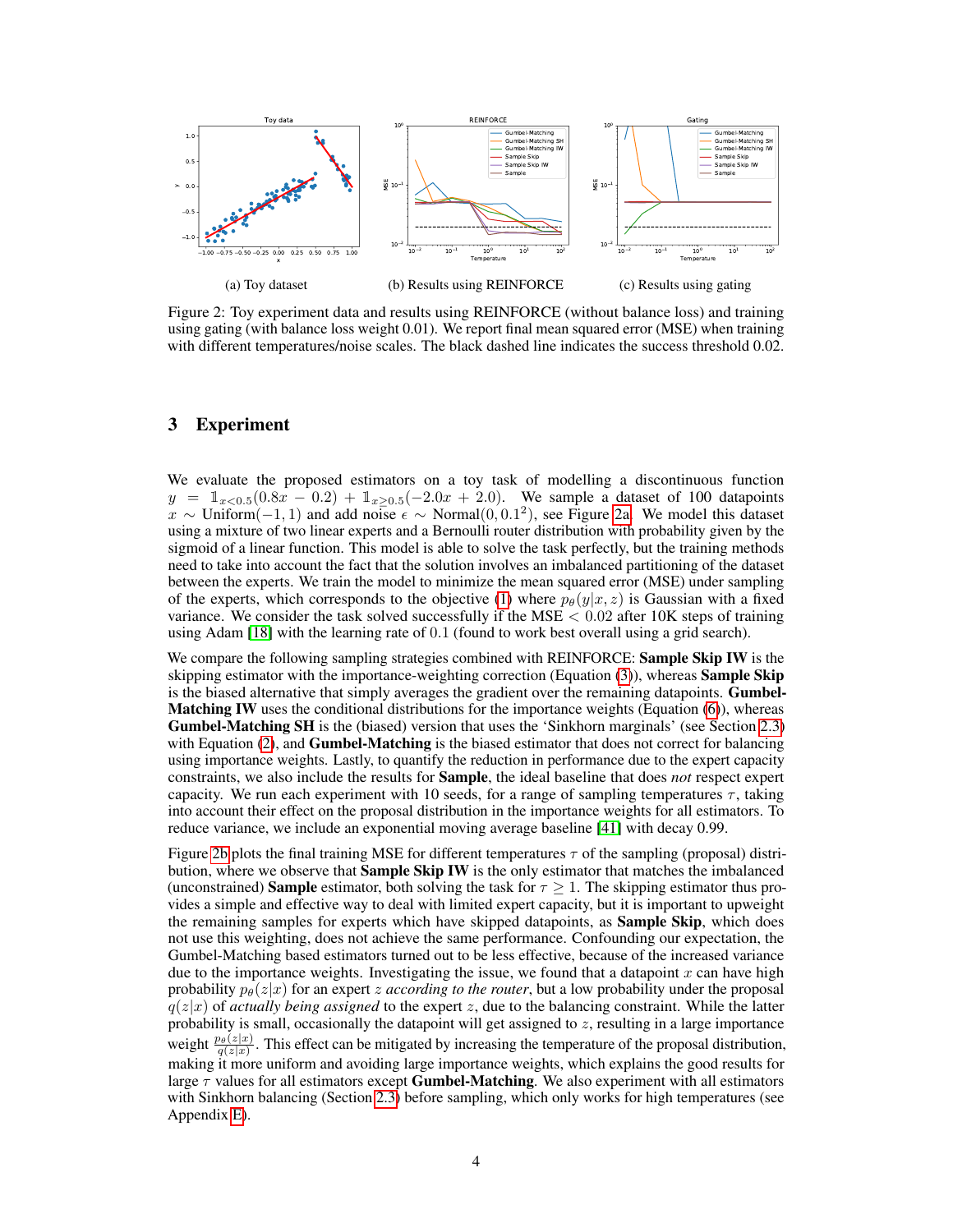### <span id="page-4-6"></span>3.1 Biased training using differentiable gating

Large scale MoE's used in practice [\[38,](#page-6-1) [25,](#page-5-0) [8,](#page-4-0) [26,](#page-5-1) [35,](#page-6-2) [45\]](#page-6-3) do not use REINFORCE, but instead multiply the output of an expert by the router probability  $p_{\theta}(z|x)$ , which we refer to as *differentiable gating*. This way, the router becomes more coupled with the experts and gets a gradient signal directly from the objective. Different strategies for injecting noise to encourage exploration have been proposed, e.g. perturbing router inputs or (log-)probabilities with multiplicative or additive (Gaussian) noise [\[38,](#page-6-1) [8\]](#page-4-0). Empirically, we find that we get similar results by perturbing log-probabilities with (scaled) Gumbel noise, which, since  $\arg \max_j (a_{ij} + \tau \cdot g_{ij}) = \arg \max_j (a_{ij} / \tau + g_{ij})$ , has the advantage of being interpretable as sampling from a categorical distribution with the temperature  $\tau$ (see Section [2.2\)](#page-1-3). We find training using differentiable gating succeeds only if we additionally include a load balancing loss [\[8\]](#page-4-0) with a weight of 0.01 or 0.03, and use balanced sampling with importance weights in a low temperature regime, as can be seen in Figure [2c.](#page-3-0) With differentiable gating, we may wonder if we need importance weights at all, since existing methods do not use importance weights to correct for the sampling temperature (noise scale)  $\tau$ . In Appendix [E](#page-12-0) we show however, that with differentiable gating, we fail to train the model when not using importance weights.

# 4 Discussion

In this paper we proposed several new estimators for training MoE models with a limited computational capacity per expert. We expected balanced sampling with importance weighting to correct for assignment of datapoints to low-probability experts to perform at least as well as skipping, which effectively uses a weight of 0 for the skipped datapoints. We found this not to be the case in practice, with the added variance from importance weights eliminating the benefit from the increased expert capacity utilization due to balanced sampling. Fortunately, the skipping estimator turned out to be a simple and effective alternative. We hope this work will be useful for training MoE models in practice.

## Acknowledgments and Disclosure of Funding

We would like to thank Michalis Titsias, Jörg Bornschein, Matthias Bauer and Yee Whye Teh for helpful comments, discussions and support.

## References

- <span id="page-4-7"></span>[1] Ryan Prescott Adams and Richard S Zemel. Ranking via sinkhorn propagation. *arXiv preprint arXiv:1106.1925*, 2011.
- <span id="page-4-5"></span>[2] Emmanuel Bengio, Pierre-Luc Bacon, Joelle Pineau, and Doina Precup. Conditional computation in neural networks for faster models. *arXiv preprint arXiv:1511.06297*, 2015.
- <span id="page-4-4"></span>[3] Yoshua Bengio, Nicholas Léonard, and Aaron Courville. Estimating or propagating gradients through stochastic neurons for conditional computation. *arXiv preprint arXiv:1308.3432*, 2013.
- <span id="page-4-2"></span>[4] Garrett Birkhoff. Tres observaciones sobre el algebra lineal. *Univ. Nac. Tucuman, Ser. A*, 5:147–154, 1946.
- <span id="page-4-8"></span>[5] Eric Budish, Yeon-Koo Che, Fuhito Kojima, and Paul Milgrom. Designing random allocation mechanisms: Theory and applications. *American economic review*, 103(2):585–623, 2013.
- <span id="page-4-1"></span>[6] Marco Cuturi. Sinkhorn distances: Lightspeed computation of optimal transport. *Advances in neural information processing systems*, 26:2292–2300, 2013.
- <span id="page-4-3"></span>[7] David Eigen, Marc'Aurelio Ranzato, and Ilya Sutskever. Learning factored representations in a deep mixture of experts. *arXiv preprint arXiv:1312.4314*, 2013.
- <span id="page-4-0"></span>[8] William Fedus, Barret Zoph, and Noam Shazeer. Switch transformers: Scaling to trillion parameter models with simple and efficient sparsity. *arXiv preprint arXiv:2101.03961*, 2021.
- <span id="page-4-9"></span>[9] Robert W Floyd. Algorithm 97: shortest path. *Communications of the ACM*, 5(6):345, 1962.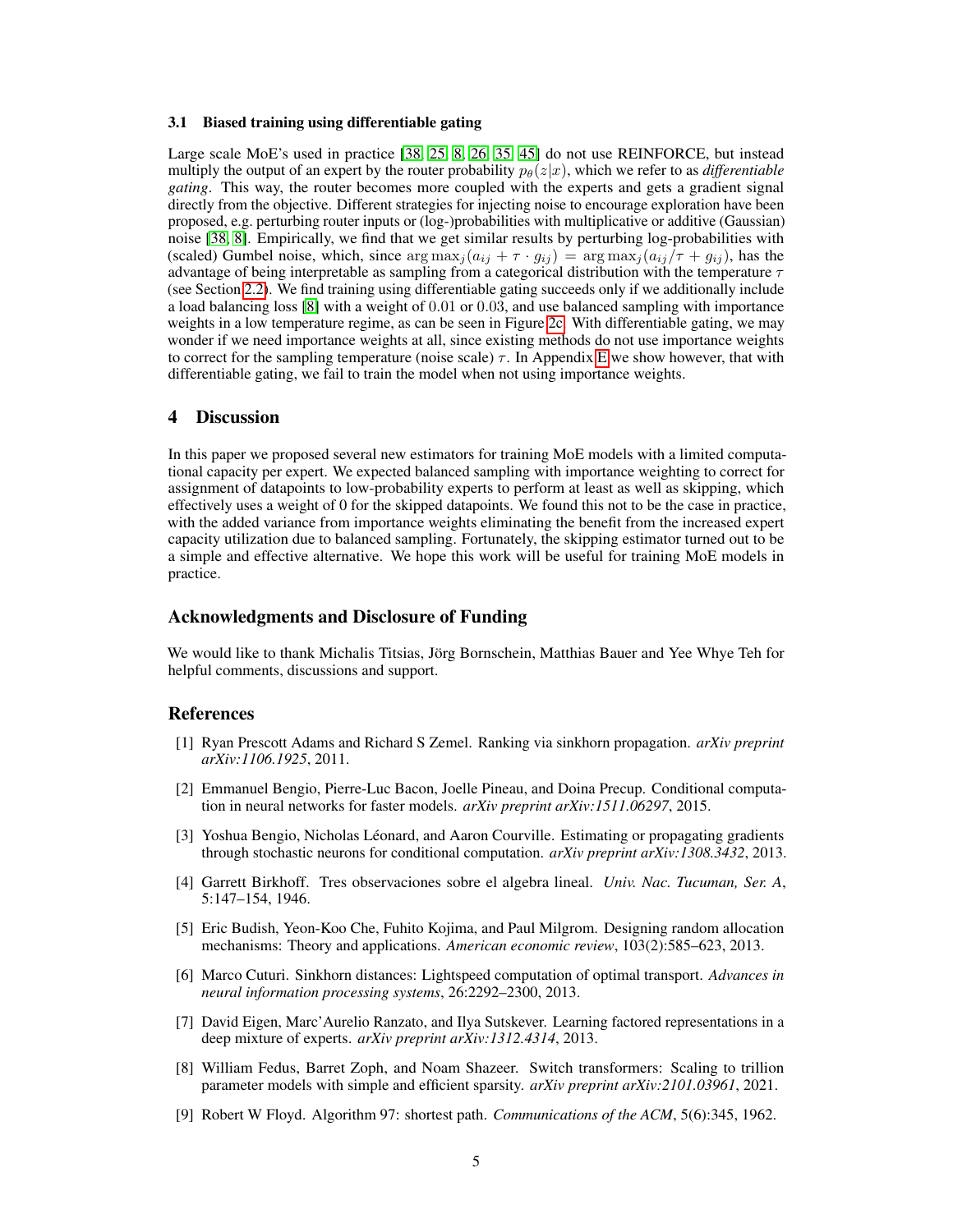- <span id="page-5-8"></span>[10] Amir Globerson and Tommi Jaakkola. Approximate inference using conditional entropy decompositions. In *Artificial Intelligence and Statistics*, pages 131–138. PMLR, 2007.
- <span id="page-5-2"></span>[11] Peter W Glynn. Likelihood ratio gradient estimation for stochastic systems. *Communications of the ACM*, 33(10):75–84, 1990.
- <span id="page-5-10"></span>[12] Alex Graves. Adaptive computation time for recurrent neural networks. *arXiv preprint arXiv:1603.08983*, 2016.
- <span id="page-5-14"></span>[13] Aditya Grover, Eric Wang, Aaron Zweig, and Stefano Ermon. Stochastic optimization of sorting networks via continuous relaxations. In *International Conference on Learning Representations*, 2019.
- <span id="page-5-4"></span>[14] Emil Julius Gumbel. *Statistical theory of extreme values and some practical applications: a series of lectures*, volume 33. US Government Printing Office, 1954.
- <span id="page-5-18"></span>[15] Tamir Hazan, Subhransu Maji, and Tommi Jaakkola. On sampling from the gibbs distribution with random maximum a-posteriori perturbations. *Advances in Neural Information Processing Systems*, 26:1268–1276, 2013.
- <span id="page-5-15"></span>[16] Mark Huber. Exact sampling from perfect matchings of dense regular bipartite graphs. *Algorithmica*, 44(3):183–193, 2006.
- <span id="page-5-16"></span>[17] Mark Jerrum, Alistair Sinclair, and Eric Vigoda. A polynomial-time approximation algorithm for the permanent of a matrix with nonnegative entries. *Journal of the ACM (JACM)*, 51(4):671–697, 2004.
- <span id="page-5-9"></span>[18] Diederik P Kingma and Jimmy Ba. Adam: A method for stochastic optimization. 2015.
- <span id="page-5-11"></span>[19] Louis Kirsch, Julius Kunze, and David Barber. Modular networks: learning to decompose neural computation. In *Proceedings of the 32nd International Conference on Neural Information Processing Systems*, pages 2414–2423, 2018.
- <span id="page-5-5"></span>[20] Morton Klein. A primal method for minimal cost flows with applications to the assignment and transportation problems. *Management Science*, 14(3):205–220, 1967.
- <span id="page-5-7"></span>[21] Philip A Knight. The sinkhorn–knopp algorithm: convergence and applications. *SIAM Journal on Matrix Analysis and Applications*, 30(1):261–275, 2008.
- <span id="page-5-17"></span>[22] Jonathan Kuck, Tri Dao, Hamid Rezatofighi, Ashish Sabharwal, and Stefano Ermon. Approximating the permanent by sampling from adaptive partitions. *Advances in neural information processing systems*, 2019.
- <span id="page-5-6"></span>[23] Harold W Kuhn. The hungarian method for the assignment problem. *Naval research logistics quarterly*, 2(1-2):83–97, 1955.
- <span id="page-5-12"></span>[24] Quoc Le and Alexander Smola. Direct optimization of ranking measures. *arXiv preprint arXiv:0704.3359*, 2007.
- <span id="page-5-0"></span>[25] Dmitry Lepikhin, HyoukJoong Lee, Yuanzhong Xu, Dehao Chen, Orhan Firat, Yanping Huang, Maxim Krikun, Noam Shazeer, and Zhifeng Chen. Gshard: Scaling giant models with conditional computation and automatic sharding. In *International Conference on Learning Representations*, 2021.
- <span id="page-5-1"></span>[26] Mike Lewis, Shruti Bhosale, Tim Dettmers, Naman Goyal, and Luke Zettlemoyer. Base layers: Simplifying training of large, sparse models. *International Conference on Machine Learning*, 2021.
- <span id="page-5-13"></span>[27] Ke Li, Kevin Swersky, and Richard Zemel. Efficient feature learning using perturb-and-map. 2013.
- <span id="page-5-3"></span>[28] Chris J Maddison, Daniel Tarlow, and Tom Minka. A\* sampling. *Advances in Neural Information Processing Systems*, 27:3086–3094, 2014.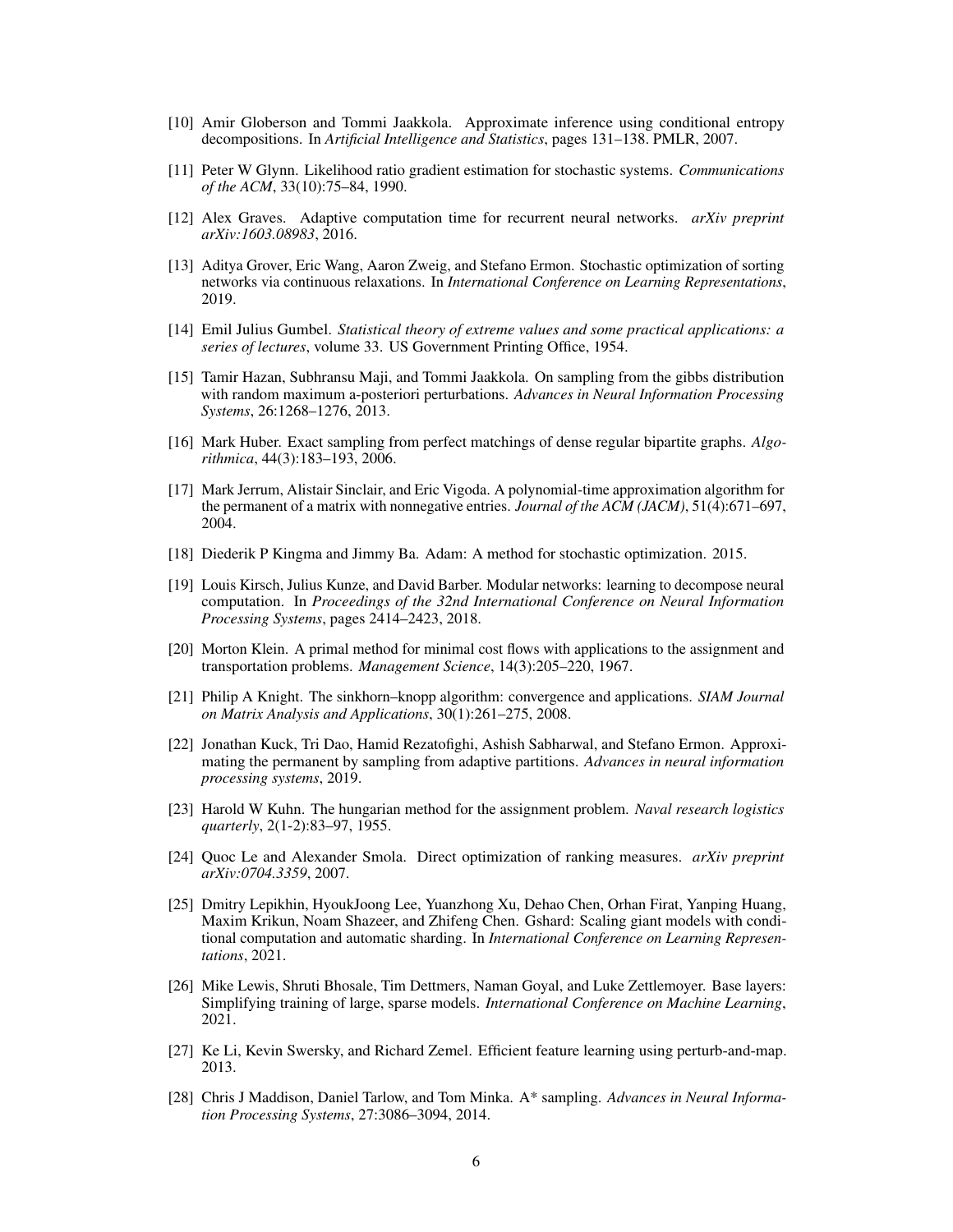- <span id="page-6-0"></span>[29] Gonzalo Mena, David Belanger, Scott Linderman, and Jasper Snoek. Learning latent permutations with gumbel-sinkhorn networks. *International Conference on Learning Representations*, 2018.
- <span id="page-6-8"></span>[30] Gonzalo Mena, David Belanger, Gonzalo Munoz, and Jasper Snoek. Sinkhorn networks: Using optimal transport techniques to learn permutations. In *NIPS Workshop in Optimal Transport and Machine Learning*, 2017.
- <span id="page-6-15"></span>[31] George Papandreou and Alan L Yuille. Perturb-and-map random fields: Using discrete optimization to learn and sample from energy models. In *2011 International Conference on Computer Vision*, pages 193–200. IEEE, 2011.
- <span id="page-6-14"></span>[32] Giorgio Patrini, Rianne van den Berg, Patrick Forre, Marcello Carioni, Samarth Bhargav, Max Welling, Tim Genewein, and Frank Nielsen. Sinkhorn autoencoders. In *Uncertainty in Artificial Intelligence*, 2019.
- <span id="page-6-13"></span>[33] Pekka Raiko, Mathias Berglund, Guillaume Alain, and Laurent Dinh. Techniques for learning binary stochastic feedforward neural networks. In *International Conference on Learning Representations*, pages 1–10, 2015.
- <span id="page-6-12"></span>[34] Prajit Ramachandran and Quoc V Le. Diversity and depth in per-example routing models. In *International Conference on Learning Representations*, 2019.
- <span id="page-6-2"></span>[35] Carlos Riquelme, Joan Puigcerver, Basil Mustafa, Maxim Neumann, Rodolphe Jenatton, André Susano Pinto, Daniel Keysers, and Neil Houlsby. Scaling vision with sparse mixture of experts. *arXiv preprint arXiv:2106.05974*, 2021.
- <span id="page-6-4"></span>[36] Stephen Roller, Sainbayar Sukhbaatar, Arthur Szlam, and Jason Weston. Hash layers for large sparse models. *arXiv preprint arXiv:2106.04426*, 2021.
- <span id="page-6-11"></span>[37] Clemens Rosenbaum, Ignacio Cases, Matthew Riemer, and Tim Klinger. Routing networks and the challenges of modular and compositional computation. *arXiv preprint arXiv:1904.12774*, 2019.
- <span id="page-6-1"></span>[38] Noam Shazeer, Azalia Mirhoseini, Krzysztof Maziarz, Andy Davis, Quoc Le, Geoffrey Hinton, and Jeff Dean. Outrageously large neural networks: The sparsely-gated mixture-of-experts layer. 2017.
- <span id="page-6-6"></span>[39] Richard Sinkhorn. A relationship between arbitrary positive matrices and doubly stochastic matrices. *The annals of mathematical statistics*, 35(2):876–879, 1964.
- <span id="page-6-7"></span>[40] Richard Sinkhorn and Paul Knopp. Concerning nonnegative matrices and doubly stochastic matrices. *Pacific Journal of Mathematics*, 21(2):343–348, 1967.
- <span id="page-6-10"></span>[41] Richard S Sutton and Andrew G Barto. *Reinforcement learning: An introduction*. MIT press, 2018.
- <span id="page-6-16"></span>[42] Jakub M Tomczak. On some properties of the low-dimensional gumbel perturbations in the perturb-and-map model. *Statistics & Probability Letters*, 115:8–15, 2016.
- <span id="page-6-9"></span>[43] John Von Neumann. A certain zero-sum two-person game equivalent to the optimal assignment problem, contributions to the theory of games, vol. 2. *Ann. Math. Studies*, (28), 1953.
- <span id="page-6-5"></span>[44] Ronald J Williams. Simple statistical gradient-following algorithms for connectionist reinforcement learning. *Machine learning*, 8(3):229–256, 1992.
- <span id="page-6-3"></span>[45] An Yang, Junyang Lin, Rui Men, Chang Zhou, Le Jiang, Xianyan Jia, Ang Wang, Jie Zhang, Jiamang Wang, Yong Li, et al. Exploring sparse expert models and beyond. *arXiv preprint arXiv:2105.15082*, 2021.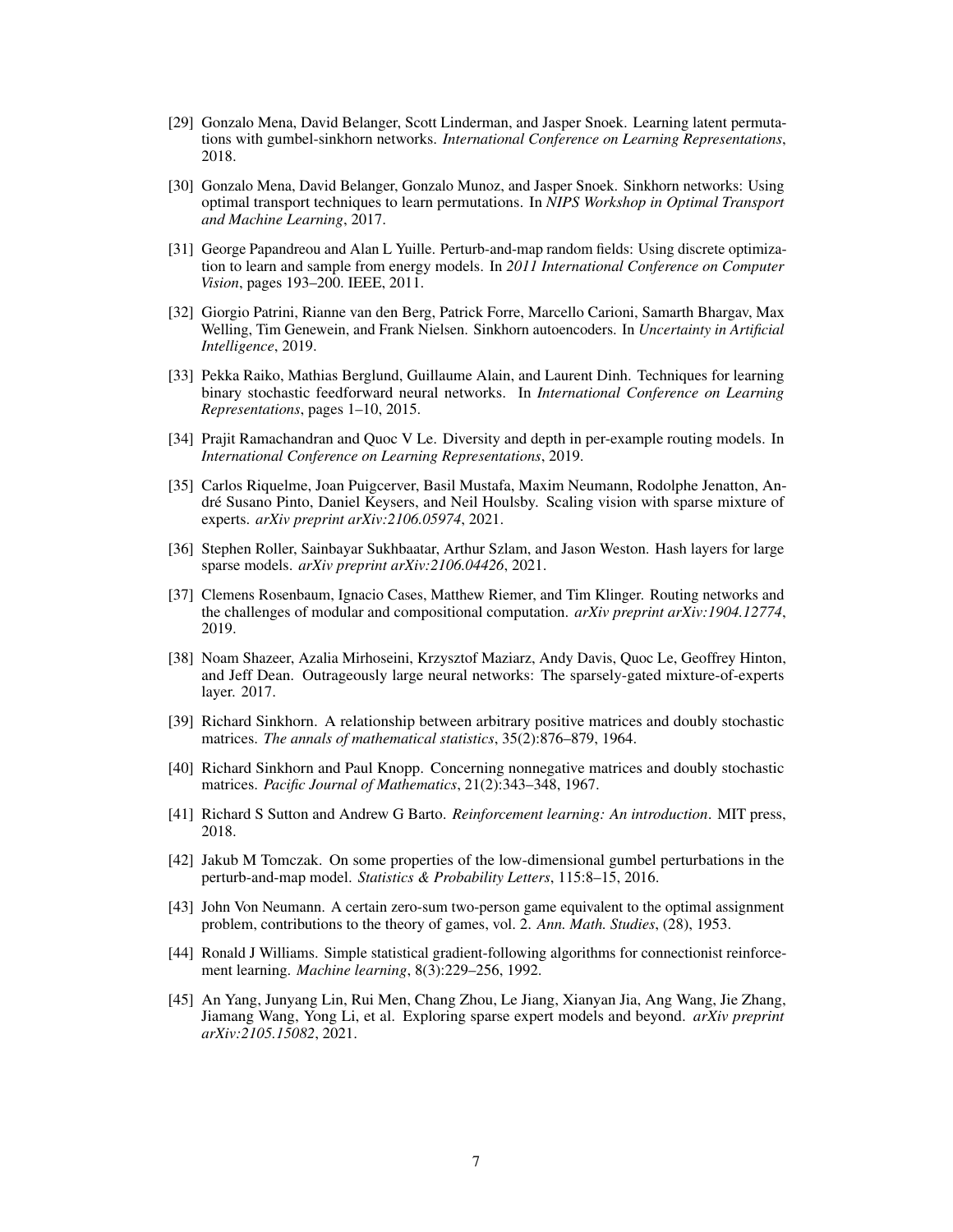# A Related work

Mixtures of experts [\[7,](#page-4-3) [38\]](#page-6-1) have a long history as a method for conditional computation [\[3,](#page-4-4) [2,](#page-4-5) [12\]](#page-5-10) where different experts are used for different datapoints. Typically, the *router* or *gating* network that assigns datapoints to experts is learned jointly with the experts themselves. Mixtures of experts and the more general *routing* or *modular networks* [\[37,](#page-6-11) [19,](#page-5-11) [34\]](#page-6-12), sometimes treat expert assignments as latent variables and use EM or variational methods [\[19\]](#page-5-11) for training them. The benefit of optimizing a single-sample bound (ELBO) rather than marginal likelihood, is that in additional to being more tractable, it can help to avoid stochasticity [\[33\]](#page-6-13) in datapoint assignments to experts.

Whereas the *conditional* distribution over experts given a datapoint should ideally have low entropy, the *marginal* distribution over experts should be balanced for efficient training and use of model capacity. In some cases this is explicitly encouraged by using a load balancing loss [\[2,](#page-4-5) [8\]](#page-4-0). Other methods algorithmically balance the assignment [\[26\]](#page-5-1) or use a fixed distribution [\[36\]](#page-6-4). Many recent large scale MoE models use heuristics to train the router module (see Section [3.1\)](#page-4-6) but have yielded state-of-the-art performance in different domains [\[38,](#page-6-1) [25,](#page-5-0) [8,](#page-4-0) [26,](#page-5-1) [35,](#page-6-2) [45\]](#page-6-3).

Sampling and optimization of balanced assignments is closely related to the sampling and optimization of permutations ( $n \times n$  assignments) [\[24,](#page-5-12) [1,](#page-4-7) [27,](#page-5-13) [30,](#page-6-8) [29,](#page-6-0) [13,](#page-5-14) [32\]](#page-6-14), which relate to estimation of the matrix permanent [\[16,](#page-5-15) [17,](#page-5-16) [22\]](#page-5-17). In a different setting, the problem can also be seen as random fair assignment [\[5\]](#page-4-8), with the difference being that in random fair assignment one typically is not concerned about dependence between the individual assignments.

# <span id="page-7-0"></span>B Derivation of (off-policy) REINFORCE

First, we derive (off-policy) REINFORCE for a single datapoint  $x$ :

$$
\nabla \mathbb{E}_{z \sim p_{\theta}(z|x)}[f(x, z)] = \nabla \sum_{z} p_{\theta}(z|x) f(x, z)
$$
  
\n
$$
= \sum_{z} \nabla p_{\theta}(z|x) f(x, z)
$$
  
\n
$$
= \sum_{z} q(z|x) \frac{\nabla p_{\theta}(z|x)}{q(z|x)} f(x, z)
$$
  
\n
$$
= \mathbb{E}_{z \sim q(z|x)} \left[ \frac{\nabla p_{\theta}(z|x)}{q(z|x)} f(x, z) \right]
$$
  
\n
$$
= \mathbb{E}_{z \sim q(z|x)} \left[ \frac{p_{\theta}(z|x)}{q(z|x)} \nabla \log p_{\theta}(z|x) f(x, z) \right]
$$

Now consider a minibatch  $\mathbf{x} = (x_1, ..., x_n)$  and let  $p_\theta(\mathbf{z}|\mathbf{x}) = \prod_i p_\theta(z_i|x_i)$  be the distribution that samples expert assignments independently. Let  $q(z_i|\mathbf{x}) = \sum_{z_{-i}} q(\mathbf{z}|\mathbf{x})$  be the marginal of any joint proposal distribution  $q(\mathbf{z}|\mathbf{x})$ , which we can use to estimate the minibatch gradient:

1

.

$$
\nabla \mathbb{E}_{\mathbf{z} \sim p_{\theta}(\mathbf{z}|\mathbf{x})} \left[ \frac{1}{n} \sum_{i} f(x_{i}, z_{i}) \right] = \frac{1}{n} \sum_{i} \nabla \mathbb{E}_{z_{i} \sim p_{\theta}(z_{i}|x_{i})} \left[ f(x_{i}, z_{i}) \right]
$$
  
\n
$$
= \frac{1}{n} \sum_{i} \mathbb{E}_{z_{i} \sim q(z_{i}|\mathbf{x})} \left[ \frac{\nabla p_{\theta}(z_{i}|x_{i})}{q(z_{i}|\mathbf{x})} f(x_{i}, z_{i}) \right]
$$
  
\n
$$
= \frac{1}{n} \sum_{i} \mathbb{E}_{\mathbf{z} \sim q(\mathbf{z}|\mathbf{x})} \left[ \frac{\nabla p_{\theta}(z_{i}|\mathbf{x}_{i})}{q(z_{i}|\mathbf{x})} f(x_{i}, z_{i}) \right]
$$
  
\n
$$
= \mathbb{E}_{\mathbf{z} \sim q(\mathbf{z}|\mathbf{x})} \left[ \frac{1}{n} \sum_{i} \frac{\nabla p_{\theta}(z_{i}|\mathbf{x}_{i})}{q(z_{i}|\mathbf{x})} f(x_{i}, z_{i}) \right]
$$
  
\n
$$
= \mathbb{E}_{\mathbf{z} \sim q(\mathbf{z}|\mathbf{x})} \left[ \frac{1}{n} \sum_{i} \frac{p_{\theta}(z_{i}|\mathbf{x}_{i})}{q(z_{i}|\mathbf{x})} \nabla \log p_{\theta}(z_{i}|\mathbf{x}_{i}) f(x_{i}, z_{i}) \right]
$$

Since  $\nabla \mathbb{E}_{z \sim p_{\theta}(z|x)}[b] = 0$ , we can subtract any constant baseline b from  $f(x, y)$ , resulting in [\(2\)](#page-1-1).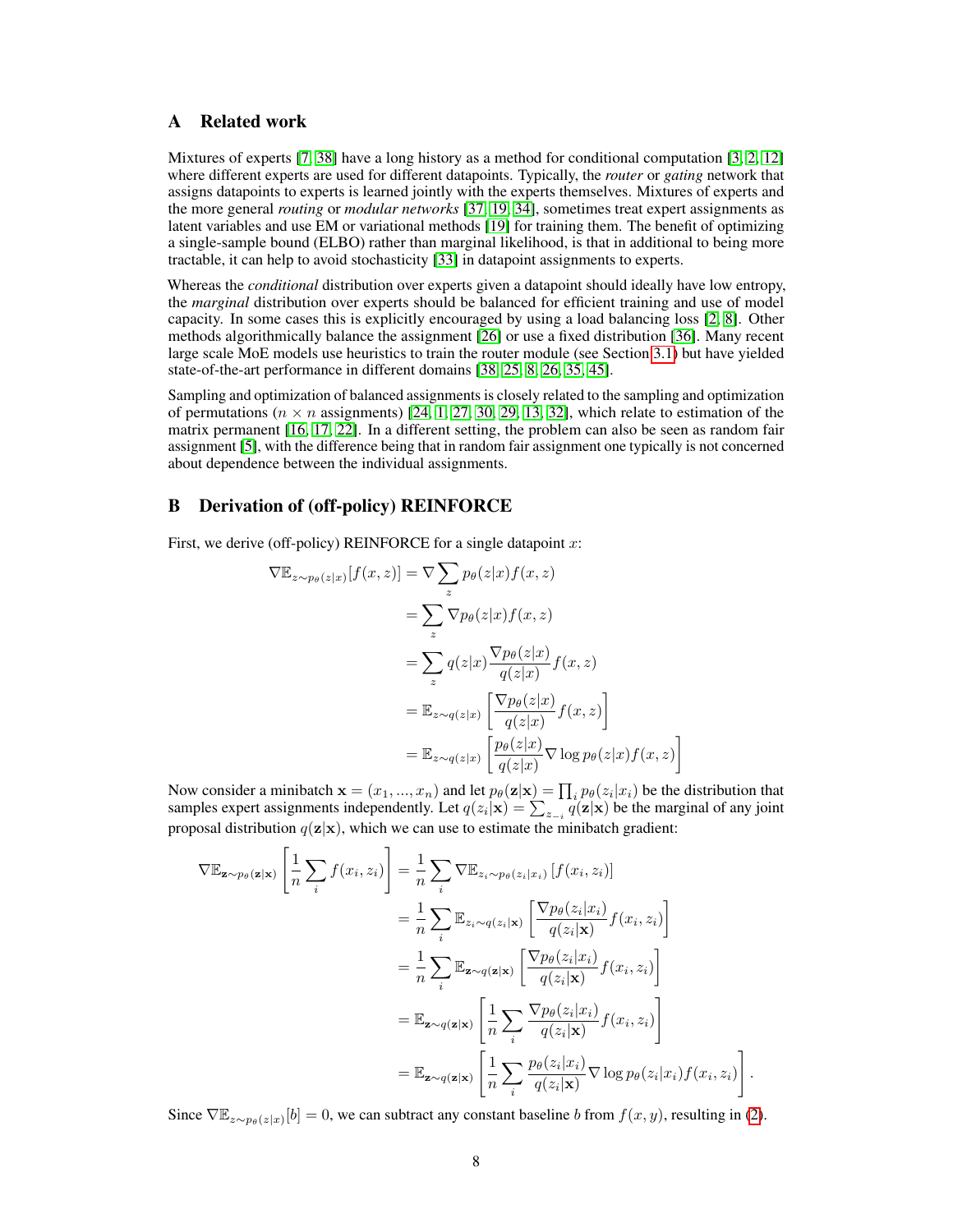## <span id="page-8-0"></span>C Unbiasedness of the skipping estimator

First, consider a function  $h(x_i, z_i)$ . Let  $z_{ij} = \mathbb{1}_{\{z_i = j\}}$  be the one-hot representation of  $z_i$  and let  $h_{ij} = h(x_i, z_i)|_{z_i=j}$ . Let  $n_j = \sum_i z_{ij}$  be the number of datapoints assigned to expert j (before subsampling). Now let  $\delta_i \in \{0,1\}$  represent which datapoints are kept after we, for each expert j, uniformly subsample  $\min\{n_j, c\}$  datapoints, where  $c = \frac{n}{k}$  is the expert capacity. If  $z_{ij} = 1$  (before subsampling), then the probability that datapoint *i* remains after subsampling is  $\frac{\min\{n_j, c\}}{n_j}$ , so we have  $\mathbb{E}_{\delta^*|\mathbf{z}}[\delta_i] \frac{n_j}{\min\{n\}}$  $\frac{n_j}{\min\{n_j, c\}} z_{ij} = z_{ij}.$ 

$$
\mathbb{E}_{\mathbf{z} \sim p_{\theta}(\mathbf{z}|\mathbf{x})} \left[ \frac{1}{n} \sum_{i} h(x_i, z_i) \right] = \mathbb{E}_{\mathbf{z} \sim p_{\theta}(\mathbf{z}|\mathbf{x})} \left[ \frac{1}{n} \sum_{i} \sum_{j} z_{ij} h_{ij} \right]
$$
  
\n
$$
= \mathbb{E}_{\mathbf{z} \sim p_{\theta}(\mathbf{z}|\mathbf{x})} \left[ \frac{1}{n} \sum_{i} \sum_{j} \mathbb{E}_{\delta | \mathbf{z}} \left[ \delta_i \right] \frac{n_j}{\min\{n_j, c\}} z_{ij} h_{ij} \right]
$$
  
\n
$$
= \mathbb{E}_{\mathbf{z} \sim p_{\theta}(\mathbf{z}|\mathbf{x})} \left[ \mathbb{E}_{\delta | \mathbf{z}} \left[ \frac{1}{n} \sum_{i} \delta_i \frac{n_{z_i}}{\min\{n_{z_i}, c\}} h(x_i, z_i) \right] \right]
$$

Now substituting  $h(x_i, z_i) = \frac{\nabla p_\theta(z_i|x_i)}{q(z_i|x)} f(x_i, z_i)$  and combining with Equation [\(2\)](#page-1-1) results in [\(3\)](#page-1-0).

# D The Gumbel-Matching distribution

### <span id="page-8-1"></span>D.1 Approximation to the Gibbs distribution

Here we essentially reproduce the argument from [\[29\]](#page-6-0) for the  $n \times k$  Gumbel-Matching distribution. By sampling i.i.d. Gumbel noise  $g_{\mathbf{z}}$  for every assignment  $\mathbf{z}$ , we can sample from [\(5\)](#page-2-2) by maximizing

$$
\left(\frac{1}{\tau}\sum_{ij}z_{ij}a_{ij}\right)+g_{\mathbf{z}}
$$

subject to the constraints given by [\(4\)](#page-2-0). Comparing this to the objective for the Gumbel-Matching problem [\(4\)](#page-2-0):

$$
\sum_{ij} z_{ij} (a_{ij}/\tau + g_{ij}) = \left(\frac{1}{\tau} \sum_{ij} z_{ij} a_{ij}\right) + \sum_{ij} z_{ij} g_{ij}
$$

we observe how the Gumbel-Matching distribution approximates [\(5\)](#page-2-2) through the use of rank-one perturbations [\[31,](#page-6-15) [15,](#page-5-18) [42\]](#page-6-16)  $\sum_{ij} z_{ij} g_{ij}$  instead of  $g_{\mathbf{z}}$ .

### <span id="page-8-2"></span>D.2 Solving  $n \times k$  matching using cycle cancelling with Floyd-Warshall

The  $n \times k$  assignment problem can be modelled as a minimum cost flow problem which can be solved using cycle cancelling [\[20\]](#page-5-5) as follows:

- Find an initial (heuristic) feasible assignment z. We use the auction algorithm used in [\[26\]](#page-5-1) with  $\epsilon = 1.0$  such that it finds a good (but suboptimal) solution quickly.
- For every combination of experts  $j, j'$ , find the lowest cost  $d_{jj'}$  to move a datapoint from expert j to j'. Let  $s_{ij} = a_{ij}/\tau + g_{ij}$  be the *score* for assigning datapoint i to j, such that moving datapoint i from j to j' we lose  $s_{ij}$  but gain  $s_{ij}$ , incurring a net 'cost' of  $s_{ij} - s_{ij}$ . Therefore, the minimum cost to move any of the currently assigned datapoints from j to  $j'$ is  $d_{jj'} = \min_{i: z_{ij}=1} s_{ij} - s_{ij'}$ .
- Use the Floyd-Warshall algorithm<sup>[2](#page-8-3)</sup> [\[9\]](#page-4-9) to find all indirect shortest paths in the fully connected graph with k nodes (one per expert) and distance from j to j' given by  $d_{jj'}$ . Stop as soon as a negative cycle is found (distance from  $j$  to  $j$  smaller than 0).

<span id="page-8-3"></span> $^{2}$ We use the parallel version: [https://en.wikipedia.org/wiki/Parallel\\_all-pairs\\_shortest\\_](https://en.wikipedia.org/wiki/Parallel_all-pairs_shortest_path_algorithm#Floyd_algorithm)  ${\tt path\_algorithm#Floyd\_algorithm}$  which runs in  $O(k^3)$  and  $k$  sequential steps.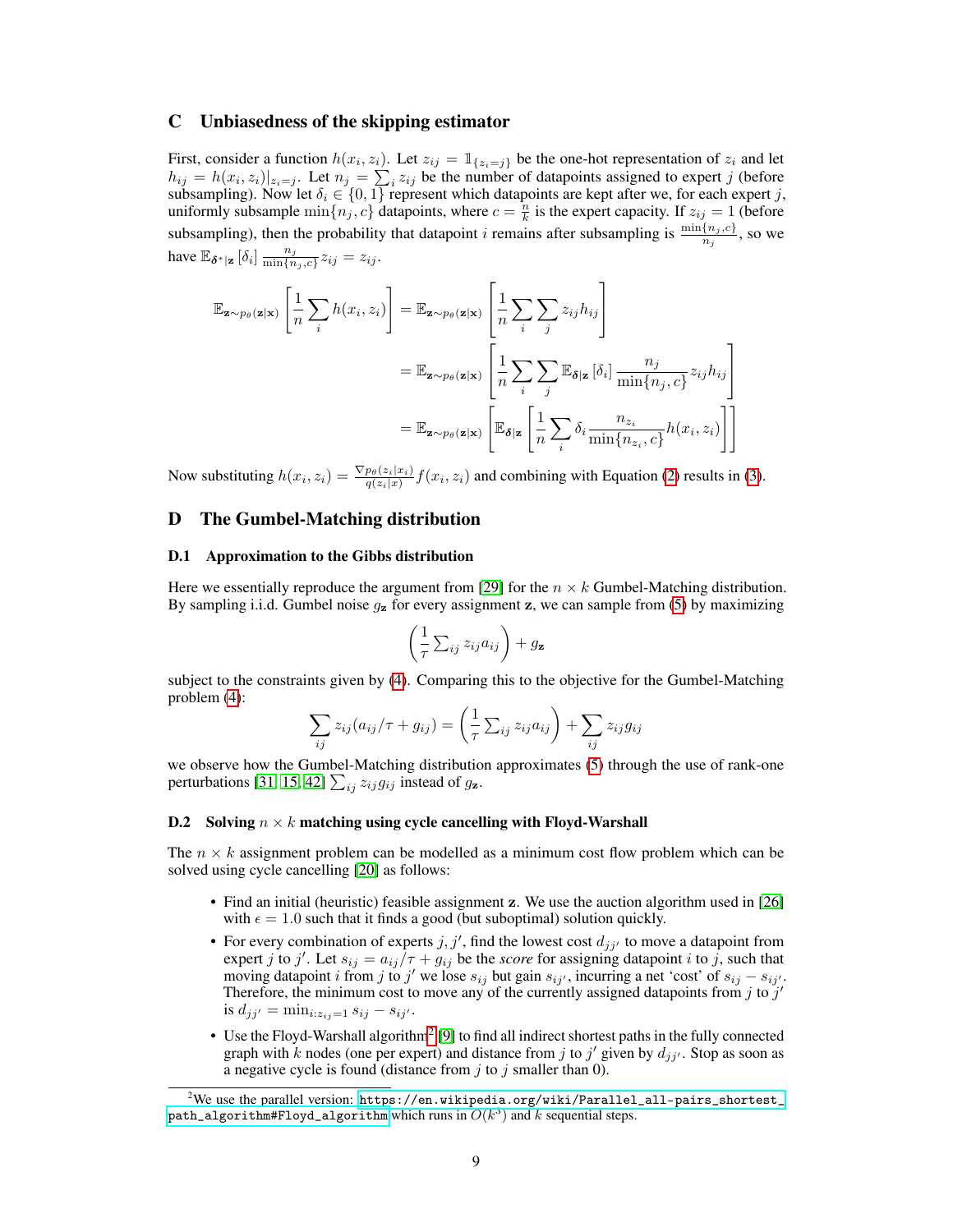- If no negative cycle exists, the assignment is optimal, stop.
- For each edge  $(j, j')$  in the negative cycle,<sup>[3](#page-9-1)</sup> move the datapoint *i* that minimizes  $s_{ij} s_{ij'}$ from  $j$  to  $j'$ . This will improve the assignment by incurring a negative total cost.
- Repeat until no negative cycle exists.

Depending on the initial assignment, only a small number of  $O(k^3)$  improvements is needed and we find in practice for  $k \ll n$  this algorithm is much faster than the  $O(n^3)$  Hungarian [\[23\]](#page-5-6) algorithm.

### <span id="page-9-2"></span>D.3 Computing conditionally optimal assignments

If the assignment is optimal, we denote the entries of the all-pairs shortest path matrix resulting from the Floyd-Warshall algorithm by  $d_{jj'}^*$  (see Appendix [D.2\)](#page-8-2). We can use this to efficiently obtain *conditionally optimal assignments*, conditioning on  $z_{ij} = 1$  for all  $i, j$ , as follows. If we condition on  $z_{ij} = 1$ , we may move datapoint i from the globally optimal assignment j<sup>\*</sup> to a suboptimal assignment j, incurring a cost  $s_{ij^*} - s_{ij}$ , and move another datapoint from j to j<sup>\*</sup> for a cost of  $d_{jj^*}^*$ , indirectly via the path found by the Floyd-Warshall algorithm. As such, the total cost of enforcing  $z_{ij} = 1$  is  $s_{ij} \cdot \frac{1}{2} s_{ij} + d^*_{jj} \cdot$ . We denote the value of the globally optimal assignment by  $v^*$ . Subtracting the cost for enforcing  $z_{ij}^j = 1$ , we find that the value  $v_{|z_{ij}=1}^*$  of the conditionally optimal assignment is given by

<span id="page-9-6"></span>
$$
v_{|z_{ij}=1}^* = v^* - (s_{ij^*} - s_{ij} + d_{jj^*}^*) = v^* - s_{ij^*} + s_{ij} - d_{jj^*}^*.
$$
 (7)

### <span id="page-9-0"></span>D.4 Computation of the conditionals

v

The dependence of the Gumbel-Matching distribution on x is only through the logits  $\mathbf{A} = (a_{ij})$ , which allows us to slightly simplify notation in the rest of this section. Let  $v^*(A, \bar{G})$  be the value of the optimal assignment for the Gumbel-Matching problem with logits  $A = (a_{ij})$  and noise  $\mathbf{G} = (g_{ij})$ , and let  $v_{|z_{ij}=1}^*(\mathbf{A}, \mathbf{G})$  be the value of the conditionally optimal assignment with the additional constraint that  $z_{ij} = 1$  (see Appendix [D.3\)](#page-9-2). Assuming a capacity  $c = \frac{n}{k}$ , then given that  $z_{ij} = 1$ , the problem reduces to assigning the remaining  $n - 1$  datapoints to the remaining  $n - 1$  $(k-1) \cdot \frac{n}{k} + (\frac{n}{k} - 1) = n - 1$  'slots'  $(\frac{n}{k}$  for experts  $j' \neq j$  and  $\frac{n}{k} - 1$  for expert j). As this reduced problem does not depend on datapoint i, we denote with  $\mathbf{A}_{-i}$  and  $\mathbf{G}_{-i}$  the logits and Gumbels with row *i* removed and we let  $v_{-ij}^*(\mathbf{A}_{-i}, \mathbf{G}_{-i})$  be the value of the optimal assignment of the reduced problem. From the principle of optimality it follows that

<span id="page-9-5"></span><span id="page-9-4"></span>
$$
{}_{|z_{ij}=1}^*(\mathbf{A}, \mathbf{G}) = v_{-ij}^*(\mathbf{A}_{-i}, \mathbf{G}_{-i}) + a_{ij}/\tau + g_{ij}.
$$
\n(8)

We can use this to compute the desired conditionals. In a slight abuse of notation<sup>[4](#page-9-3)</sup> we write

$$
q(z_{ij}|\mathbf{A}, \mathbf{G}_{-i})
$$
  
\n
$$
= P(z_{ij} = 1|\mathbf{A}, \mathbf{G}_{-i})
$$
  
\n
$$
= P\left(v_{|z_{ij}=1}^{*}(\mathbf{A}, \mathbf{G}) > \max_{j' \neq j} v_{|z_{ij'}=1}^{*}(\mathbf{A}, \mathbf{G}) | \mathbf{A}, \mathbf{G}_{-i}\right)
$$
  
\n
$$
= P\left(v_{-ij}^{*}(\mathbf{A}_{-i}, \mathbf{G}_{-i}) + a_{ij}/\tau + g_{ij} > \max_{j' \neq j} v_{-ij'}^{*}(\mathbf{A}_{-i}, \mathbf{G}_{-i}) + a_{ij}/\tau + g_{ij'} | \mathbf{A}, \mathbf{G}_{-i}\right)
$$
  
\n
$$
= \frac{\exp(v_{-ij}^{*}(\mathbf{A}_{-i}, \mathbf{G}_{-i}) + a_{ij}/\tau)}{\sum_{j'} \exp(v_{-ij'}^{*}(\mathbf{A}_{-i}, \mathbf{G}_{-i}) + a_{ij}/\tau)}
$$
  
\n
$$
= \frac{\exp(v_{|z_{ij}=1}^{*}(\mathbf{A}, \mathbf{G}) - g_{ij})}{\sum_{j'} \exp(v_{|z_{ij}=1}^{*}(\mathbf{A}, \mathbf{G}) - g_{ij'})}
$$
(9)

where we have used the Gumbel-max trick. Although  $g_{ij}$  appears in [\(9\)](#page-9-4),  $q(z_{ij} | \mathbf{A}, \mathbf{G}_{-i})$  does *not* depend on  $g_i$  as this value cancels against  $g_{ij}$  in [\(8\)](#page-9-5). The values  $v^*_{|z_{ij}=1}(\overrightarrow{A}, \overrightarrow{G})$  can be computed efficiently using Equation [\(7\)](#page-9-6) with the method described in Appendix [D.3.](#page-9-2)

<span id="page-9-1"></span> $3$ Can be reconstructed by using Floyd-Warshall with path reconstruction: [https://en.wikipedia.org/](https://en.wikipedia.org/wiki/Floyd-Warshall_algorithm#Pseudocode_[11].) [wiki/Floyd-Warshall\\_algorithm#Pseudocode\\_\[11\].](https://en.wikipedia.org/wiki/Floyd-Warshall_algorithm#Pseudocode_[11].)

<span id="page-9-3"></span> ${}^4q(z_{ij})$  corresponds to  $q(z_i)$  where  $z_i = j$  but assumes a one-hot representation.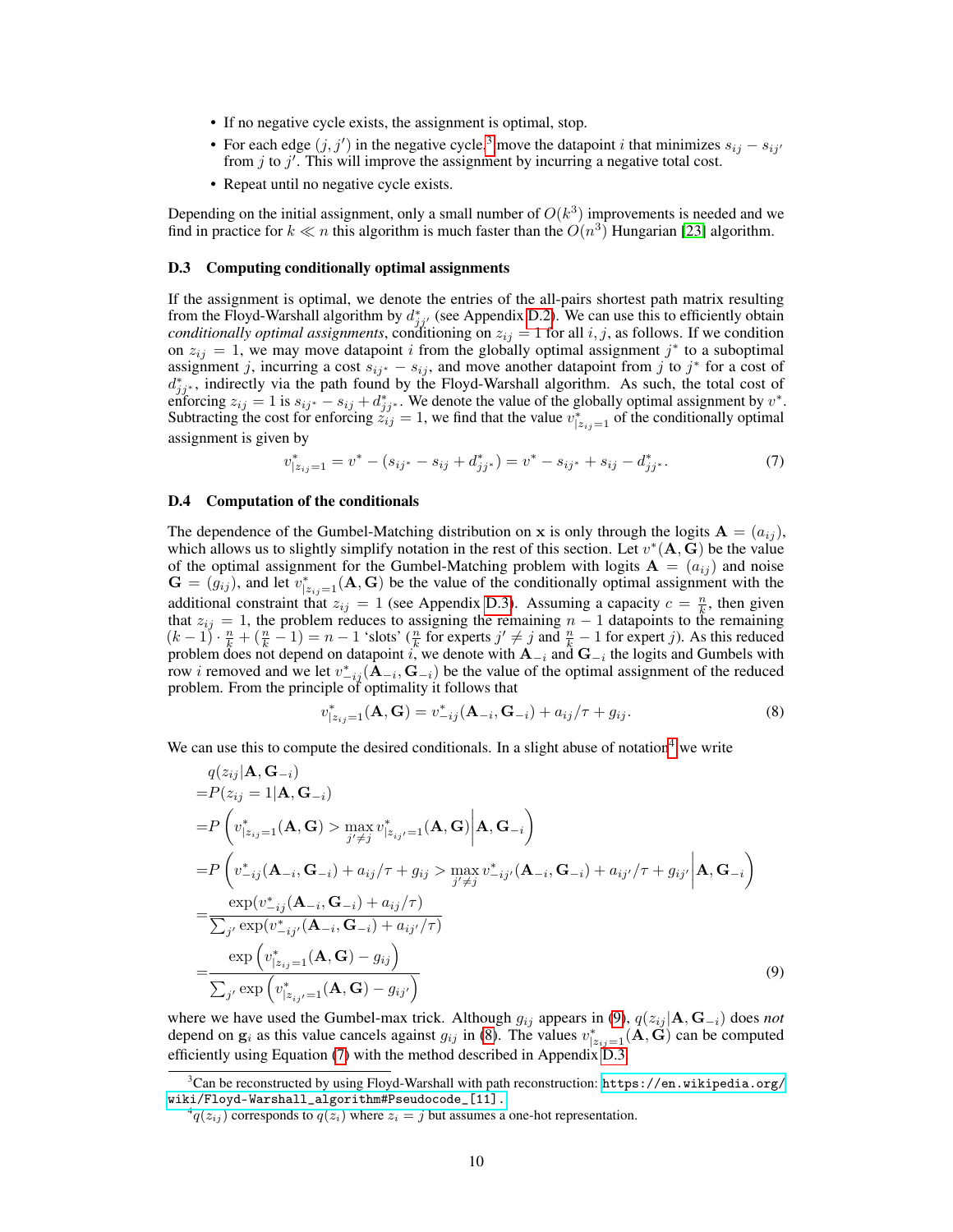#### <span id="page-10-0"></span>D.5 Unbiased of the Gumbel-Matching estimator

Let  $z = GM(\log p(\cdot|x), G)$  be the solution for the Gumbel-Matching problem with noise G. The idea behind the Gumbel-Matching estimator is that we can derive an unbiased estimate of the gradient *for each datapoint* as follows. First sample the Gumbel noise  $G_{-i}$  for all datapoints except i, and compute the conditional distribution  $q_{\theta}(z_i|\mathbf{x}, \mathbf{G}_{-i})$  (see Appendix [D.4](#page-9-0) where  $\mathbf{A} = \log p(\cdot|\mathbf{x})$  is the matrix with log-probabilities and  $z_{ij} = 1 \Leftrightarrow z_i = j$ ). We can then use this conditional distribution over  $z_i$  as a proposal distribution in [\(2\)](#page-1-1), which we can then reparameterize in terms of the Gumbel noise  $g_i$  for the *i*-th datapoint. Finally, we can use this estimator for all datapoints *i*, where we may reuse the same Gumbel noise and use their average as the estimate:

$$
\nabla \mathbb{E}_{\mathbf{z} \sim p_{\theta}(\mathbf{z}|\mathbf{x})} \left[ \frac{1}{n} \sum_{i} f(x_{i}, z_{i}) \right]
$$
\n
$$
= \frac{1}{n} \sum_{i} \mathbb{E}_{z_{i} \sim p_{\theta}(z_{i}|x_{i})} \left[ \nabla \log p_{\theta}(z_{i}|x_{i}) f(x_{i}, z_{i}) \right]
$$
\n
$$
= \frac{1}{n} \sum_{i} \mathbb{E}_{\mathbf{G}_{-i}} \left[ \mathbb{E}_{z_{i} \sim q_{\theta}(z_{i}|\mathbf{x}, \mathbf{G}_{-i})} \left[ \frac{p_{\theta}(z_{i}|x_{i})}{q_{\theta}(z_{i}|\mathbf{x}, \mathbf{G}_{-i})} \nabla \log p_{\theta}(z_{i}|x_{i}) f(x_{i}, z_{i}) \right] \right]
$$
\n
$$
= \frac{1}{n} \sum_{i} \mathbb{E}_{\mathbf{G}_{-i}} \left[ \mathbb{E}_{\mathbf{g}_{i}} \left[ \frac{p_{\theta}(z_{i}|x_{i})}{q_{\theta}(z_{i}|\mathbf{x}, \mathbf{G}_{-i})} \nabla \log p_{\theta}(z_{i}|x_{i}) f(x_{i}, z_{i}) \right| z_{i} = \text{GM}(\log p(\cdot|\mathbf{x}), \mathbf{G})_{i} \right]
$$
\n
$$
= \mathbb{E}_{\mathbf{G}} \left[ \frac{1}{n} \sum_{i} \frac{\nabla p_{\theta}(z_{i}|x_{i})}{q_{\theta}(z_{i}|\mathbf{x}, \mathbf{G}_{-i})} f(x_{i}, z_{i}) \right| \mathbf{z} = \text{GM}(\log p(\cdot|\mathbf{x}), \mathbf{G}) \right].
$$

### <span id="page-10-1"></span>D.6 Maximum-entropy distribution over balanced assignments

For simplicity, we assume  $n = k$ , but this can be easily generalized. Assume that we have a balanced (square) matrix (see Section [2.3\)](#page-2-1)  $P = (p_{ij})$  with probabilities  $p_{ij} \ge 0$  such that  $\sum_i p_{ij} = \sum_j p_{ij} =$ 1, i.e. the matrix P is *doubly stochastic*. The Birkhoff decomposition [\[4,](#page-4-2) [43\]](#page-6-9) decomposes such a matrix as a convex combination over *permutation matrices*  $\mathbf{Z} = (z_{ij})$ , for which  $z_{ij} \in \{0, 1\}$  and  $\sum_i z_{ij} = \sum_j z_{ij} = 1$ . Such permutation matrices represent  $n \times n$  matchings z in one-hot encoding (i.e.  $z_{ij} = 1 \Leftrightarrow z_i = j$ ), which is why we will use z to denote them. A Birkhoff decomposition  $\alpha_z > 0$ ,  $\sum_z \alpha_z = 1$  thus represents a joint probability distribution over matchings z (represented as permutation matrices) with marginal distributions (per datapoint) given by P:

<span id="page-10-2"></span>
$$
p_{ij} = \sum_{\mathbf{z}} \alpha_{\mathbf{z}} z_{ij} \quad \forall i, j.
$$
 (10)

Many such decompositions/distributions exist and can be found using the Birkhoff algorithm[\[4\]](#page-4-2), but these will yield sparse  $\alpha_{\mathbf{z}}$  and thus have low entropy and high dependence between the marginal distributions for different  $i$ . We aim to minimize this dependence between the marginal distributions, which is achieved by maximizing the entropy  $-\sum_{\mathbf{z}} \alpha_{\mathbf{z}} \log \alpha_{\mathbf{z}}$  subject to the constraint [\(10\)](#page-10-2) and  $\sum_{\mathbf{z}} \alpha_{\mathbf{z}} = 1$ , which has the Lagrangian:  $\sum_{\mathbf{z}} \alpha_{\mathbf{z}} = 1$ , which has the Lagrangian:

$$
\mathcal{L}(\boldsymbol{\alpha}, \eta, \boldsymbol{\lambda}) = -\sum_{\mathbf{z}} \alpha_{\mathbf{z}} \log \alpha_{\mathbf{z}} - \eta \left( 1 - \sum_{\mathbf{z}} \alpha_{\mathbf{z}} \right) - \sum_{ij} \lambda_{ij} \left( p_{ij} - \sum_{\mathbf{z}} \alpha_{\mathbf{z}} z_{ij} \right).
$$

This has first order conditions

$$
\frac{\partial}{\partial \alpha_{\mathbf{z}}} \mathcal{L}(\alpha, \lambda) = -\log \alpha_{\mathbf{z}} - 1 + \eta + \sum_{ij} \lambda_{ij} z_{ij} = 0 \quad \forall \mathbf{z}
$$

$$
\frac{\partial}{\partial \lambda_{ij}} \mathcal{L}(\alpha, \lambda) = p_{ij} - \sum_{\mathbf{z}} \alpha_{\mathbf{z}} z_{ij} = 0 \quad \forall i, j
$$

$$
\frac{\partial}{\partial \eta} \mathcal{L}(\alpha, \lambda) = 1 - \sum_{\mathbf{z}} \alpha_{\mathbf{z}} = 0.
$$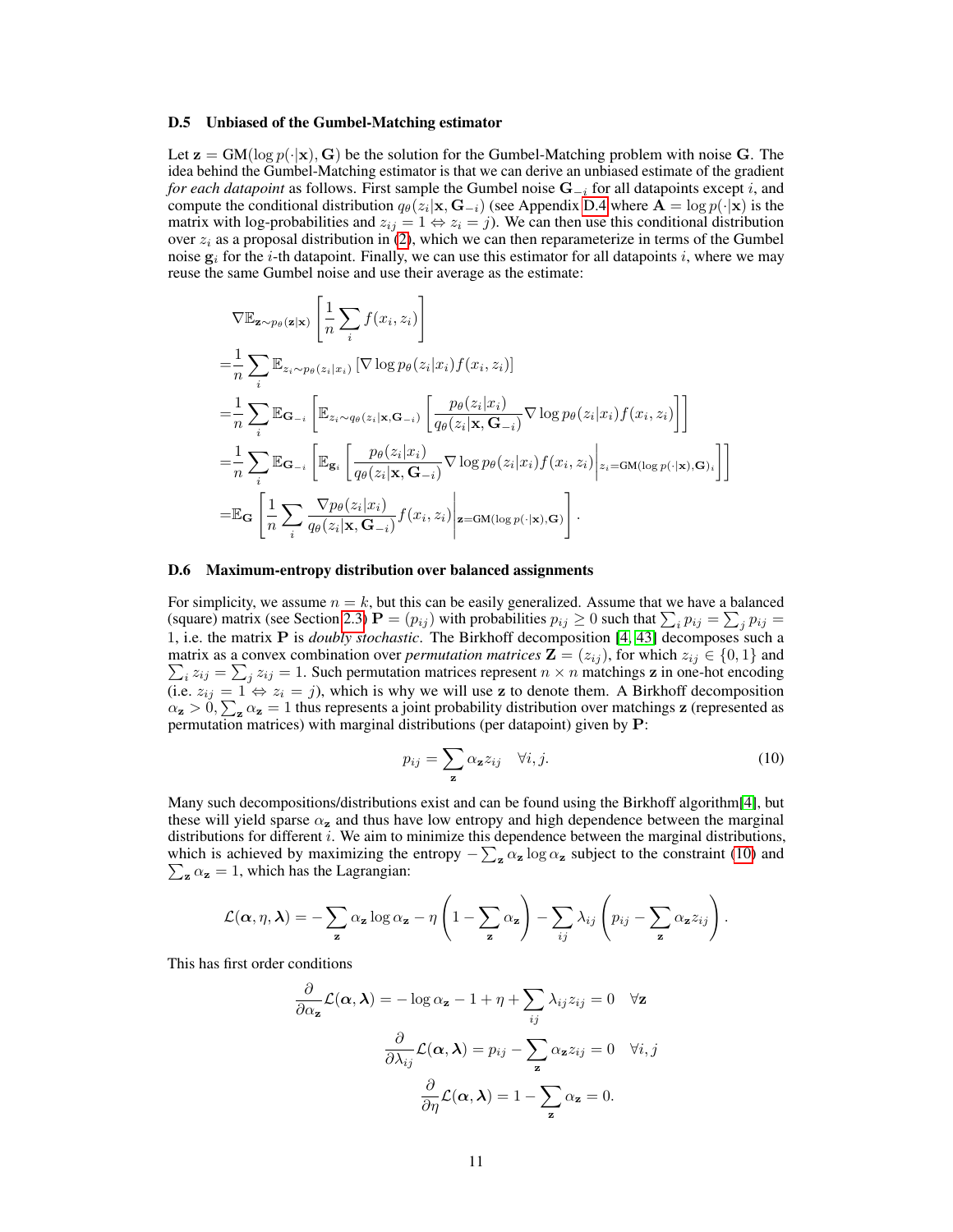If we let  $u_{ij} = \exp(\lambda_{ij})$  and  $w = \exp(\eta - 1)$ , and convert from the 'one-hot' representation  $z_{ij}$  to the 'indexing' representation  $z_i$  (i.e.  $\sum_{ij} \lambda_{ij} z_{ij} = \sum_i \lambda_{i,z_i}$ ), we find the solution

$$
\alpha_{\mathbf{z}} = \exp\left(-1 + \eta + \sum_{ij} \lambda_{ij} z_{ij}\right) = \exp(\eta - 1) \prod_{i} \exp(\lambda_{i,z_i}) = w \prod_{i} u_{i,z_i}
$$
  
\n
$$
p_{ij} = \sum_{\mathbf{z}} \alpha_{\mathbf{z}} z_{ij} = \sum_{\mathbf{z}:z_i=j} \alpha_{\mathbf{z}} = w \sum_{\mathbf{z}:z_i=j} \prod_{i'} u_{i',z_{i'}} = w u_{ij} \sum_{\mathbf{z}:z_i=j} \prod_{i'\neq i} u_{i',z_{i'}} = w u_{ij} \cdot \text{Perm}(U_{-ij})
$$
  
\n
$$
1 = \sum_{\mathbf{z}} \alpha_{\mathbf{z}} = \sum_{j} \sum_{\mathbf{z}:z_i=j} \alpha_{\mathbf{z}} = \sum_{j} w u_{ij} \cdot \text{Perm}(U_{-ij}) = w \cdot \text{Perm}(U).
$$

Here Perm(U) is the *permanent* of the matrix  $U = (u_{ij})$ , and  $U_{-ij}$  is the matrix U with rows i and j removed. Since  $w = 1/\text{Perm}(U)$  we find

<span id="page-11-0"></span>
$$
p_{ij} = \frac{u_{ij} \text{Perm}(U_{-ij})}{\text{Perm}(U)} \Rightarrow u_{ij} = \frac{p_{ij} \cdot \text{Perm}(U)}{\text{Perm}(U_{-ij})}
$$

which can, in theory, be solved using a (very expensive) fixed point iteration scheme. Empirically we found that the solution takes the form  $u_{ij} \approx p_{ij}^{1/\tau}$  for some  $\tau$ , such that the probability of an assignment z is given by

$$
\alpha_{\mathbf{z}} = w \prod_i u_{i,z_i} = \frac{\prod_i u_{i,z_i}}{\text{Perm}(U)} \approx \frac{\prod_i p_{i,z_i}^{1/\tau}}{\text{Perm}(\mathbf{P}^{(1/\tau)})} \propto \left(\prod_i p_{i,z_i}\right)^{1/\tau} = \exp\left(\frac{1}{\tau} \sum_i \log p_{i,z_i}\right). \tag{11}
$$

Here  $\mathbf{P}^{(1/\tau)}$  is the *Hadamard power*, which raises the entries  $p_{ij}$  to the power  $1/\tau$  element-wise. By generalizing permanents (sums over permutations) to non-square matrices as sums over balanced assignment matrices, the same result can be derived for  $n \neq k$ . Using  $a_{ij} = \log p_{ij}$  and converting to 'one-hot' representation  $z_{ij}$ , we find that [\(11\)](#page-11-0) is equal to [\(5\)](#page-2-2).

If we do not use the approximation  $u_{ij} \approx p_{ij}^{1/\tau}$ , then it still holds that the maximum entropy distribution has the form [\(5\)](#page-2-2), but we should let  $\tau = 1$  and  $a_{ij} = \log u_{ij}$ , so in this case  $a_{ij} \neq \log p_{ij}$ are *not* the marginal log-probabilities we aim to sample from.